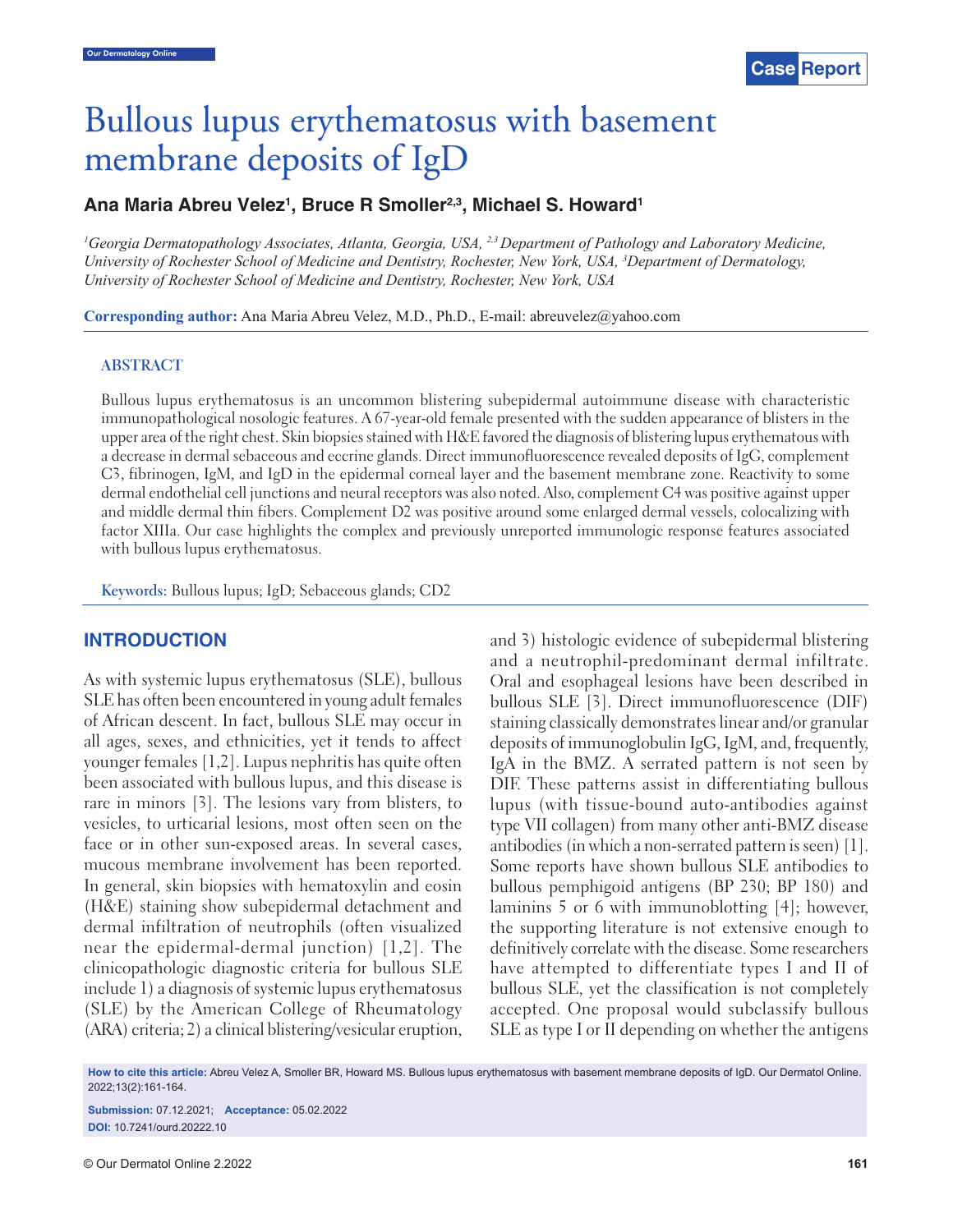are directed against type VII collagen (type I bullous SLE) versus against bullous pemphigoid antigens (BP 230, 180) or laminin 5 or 6 antigens (type II bullous SLE). Dapsone at a dose of 1.0–1.5 mg/kg/day is the treatment of choice. It is effective in most patients, leading to swift clinical improvement within days or several weeks [4]. In some cases in which dapsone is ineffective, prednisolone, rituximab, methotrexate, or azathioprine are utilized [4-6].

### **CASE REPORT**

A 67-year-old black female with a forty-year history of systemic lupus erythematosus (SLE) diagnosed with the criteria by the American College of Rheumatology (ARA) presented to the dermatologist regarding the sudden presentation of blisters, dense vesicles, bullae, and erosions. These lesions were present both on normal and erythematous skin in sunexposed sites (Fig. 1a). Skin biopsies of perilesional areas were taken and evaluated with H&E, as well as with immunohistochemistry (IHC) and direct immunofluorescence (DIF) as previously described [7]. A diagnosis of bullous SLE was established based on the clinical presentation and the histologic findings. H&E staining demonstrated a subepidermal blister with a heavy neutrophilic infiltrate in 1) the blister lumen; and 2) the upper dermis, mainly present in the papillary tips with additional fibrin and neutrophilic debris. Notably, sebaceous glands were decreased in the dermis. Dapsone at a dose of 1.0–1.5 mg/kg/day was administered and the lesions resolved.

To better study this case, we employed both single- and double-color IHC staining, performed with the Leica Bond MAX automated system (Buffalo Grove, Illinois, U.S.) with Novolink™ detection and Compact Polymer™ technology as previously described [7]. Specifically, for primary staining, we used Bond Max refined red detection DS9390, alkaline phosphatase linker polymer, and fast red chromogen (red staining). For secondary staining, we used bond polymer refined detection DS9800, horseradish peroxidase linker polymer, and DAB chromogen (brown staining). Positive and negative controls were consistently performed. The following antibodies were used for the IHC: mouse anti-human monoclonal antibodies 1) Clone F7.2.38, Complement C4 (C4) Cat. No. F0169, 2) IgD Cat. No IR517, 3) factor XIIIa, 4) CD2 (LFA-2) Cat No: PA0271, all from Leica/Novocastra. For

DIF staining, we used antibodies and techniques as previously described [7]. It is generally accepted that bullous systemic lupus erythematosus is transient in most cases and usually reverts with no further flares, sometimes leaving hypo- or hyper-pigmentation. Our patient had no pigment alterations after recovery.

Fig. 1a shows multiple blisters some with hemorrhagic contents. Fig. 1b shows some mucin deposition in the dermis on H&E. The histologic features were representative of bullous SLE. IHC staining for IgD revealed linear staining along the basement membrane zone  $(BMZ)$  (Fig. 1c).

Using IHC, Complement C4 was positive in the extracellular matrix of the upper dermis as well in the middle and deep dermis, with positive individual elongated cells resembling the shape of fibroblasts



**Figure 1: a:** Clinical blisters and hemorrhagic blisters on the upper chest (black arrows). **b:** H&E staining displaying a partially reepithelialized subepidermal blister (blue arrow) (200×). The black arrow highlights mucin in the dermis and the red arrow shows neutrophils around dermal blood vessels. **c:** IHC staining using IgD revealing a linear deposit along the base of the epidermis (brown staining; black arrow) as well as a lack of staining in the epidermal stratum spinosum (red arrow) (100×). **d:** DIF showing a positive blister lumen with positive staining with FITC conjugated anti-human IgM (white arrow), as well as positive non-serrated BMZ staining (red arrow) (400×). **e:** IHC staining with complement C4 showing positive staining in the extracellular matrix of the upper dermis (brown staining; black arrow), as well in the middle dermis (brown staining; red arrow) and positive staining elongated cells resembling the shape of fibroblasts (100x). **f:** IHC positive red staining on a cluster of cells using complement D2 (black arrow) (200×). The brown staining is dermal fiber structures staining for complement C4.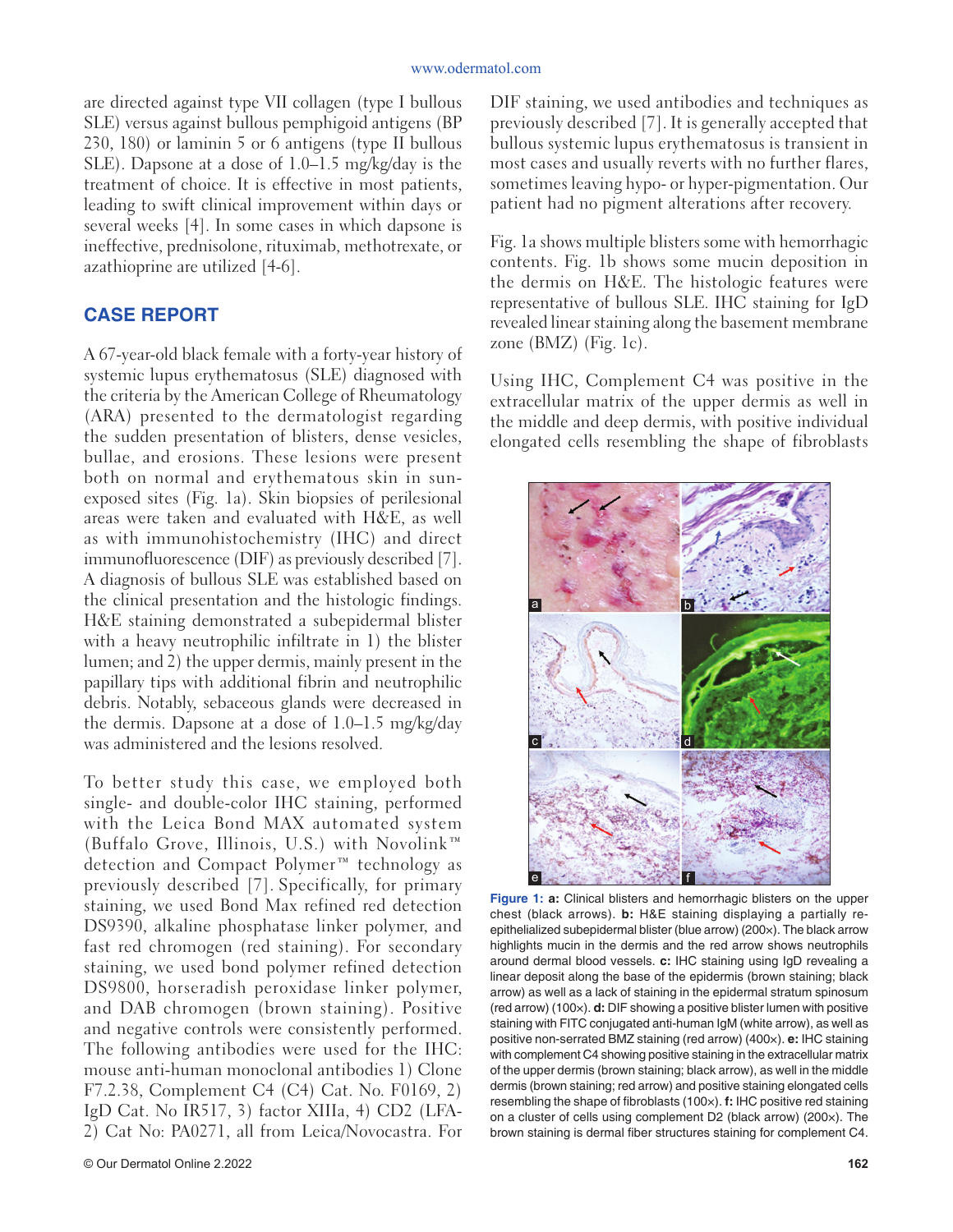(Fig. 1e). Complement D2 was positive in a cluster in the dermis around the remnants of a sebaceous gland and in some vascular bundles between the middle and deep dermis (Fig. 1f). Factor XIIIa was also positive in these areas (Fig. 1f).

DIF staining displayed the following results: kappa light chains (+++, epidermal stratum corneum); lambda light chains  $(+++)$ , epidermal stratum corneum); IgG  $(++,$  patchy and serrated in the BMZ);  $(-)$ ; complement  $C1q (+/-, linear BMZ); complement C3 (++, dotted in$ the BMZ, dotted in the epidermal and the mesenchymal endothelial cell junctions); albumin (-) and fibrinogen  $(++++,$  serrated linear BMZ, corneal layer and dermal perivascular). IgM was similar in positivity to fibrinogen, yet additional cytoid bodies were observed in the BMZ (Fig. 1d). IgD was positive  $(++++)$  in a linear fashion in the BMZ as well as in multiple small cell junctions in the upper and middle dermis. Please note that IgD was observed using both IHC and DIF in a similar pattern to that seen with fibrinogen.

## **DISCUSSION**

Bullous systemic lupus erythematosus is also termed bullous eruption of SLE and vesiculobullous SLE. The association between collagen VII and bullous SLE was found using autoantibodies detected by indirect immunofluorescence, as well by enzyme-linked immunosorbent assays (ELISA) against type VII collagen [8]. In the current case, we clearly demonstrate positive staining in the BMZ with IgD. We also describe non-classical complement findings in the BMZ of the blisters.

The most common pattern of bullous SLE autoreactivity using DIF displays linear or granular immunoglobulins (IgG, IgM, IgA, and/or complement C3) in the dermal-epidermal junction (DEJ) along the BMZ in perilesional skin biopsies [8]. In the current case, IgD was also observed using both IHC and DIF staining in a similar pattern to that seen with fibrinogen.

Since we serve as a reference laboratory for blistering diseases, we have noted that not only bullous lupus, yet also other autoimmune blistering diseases display positivity when using IgD [9]. We have observed similar patterns of positivity across multiple disorders with IgD, IgM, and fibrinogen. Recent studies have revealed that high expression of the IgD-B-cell receptor (IgD-BCR) may help physiologically autoreactive B cells endure in peripheral lymphoid tissues owing to unresponsiveness to self-antigens; and help their entry into germinal centers to "redeem" autoreactivity via somatic hypermutation [10]. In the current case, we speculate that IgD may be helping in the attack on the self-antigen, potentiating the autoimmune response.

We also observed complement activation not usually reported in bullous lupus. In this case, complement C4 was highly positive. Interestingly, in the pathogenesis of tissue inflammation and injury in SLE, complement C4 is also higher in patients with lupus nephritis [11].

We conclude that the roles of IgD, complement C4, and other inflammatory markers may indeed play critical roles in bullous SLE and that these markers might be included in the diagnostic and research panels employed to study autoimmune diseases. Furthermore, low complement C4 levels are frequently found in systemic lupus erythematosus; patient seric levels may also fluctuate, with low levels of both often seen in disease flare-ups. In our case, the patient displayed a normal seric acid titer  $(< 8.3 \text{ mg/dL}$ ; normal range  $< 10 \text{ mg/dL}$  [12]. Thus, we speculate that the autoimmune response to selected structures in the dermis (demonstrated by IHC staining) may contribute to a decrease in complement C4 levels in patients with bullous SLE.

#### **Consent**

The examination of the patient was conducted according to the principles of the Declaration of Helsinki. The authors certify that they have obtained all appropriate patient consent forms, in which the patients gave their consent for images and other clinical information to be included in the journal. The patients understand that their names and initials will not be published, and due effort will be made to conceal their identity.

## **ABBREVIATIONS**

Hematoxylin and eosin (H&E), immunohistochemistry (IHC), direct immunofluorescence (DIF), basement membrane zone (BMZ), epidermolysis bullous acquisita (EBA), systemic lupus erythematosus (SLE), American College of Rheumatology (ARA), fluorescein isothiocyanate (FITC), 4',6-diamidino-2-phenylindole (DAPI), complement component 4 (C4)

## **REFERENCES**

- 1. de Risi-Pugliese T, Cohen Aubart F, Haroche J, Moguelet P, Grootenboer-Mignot S, Mathian A, et al. Clinical, histological, immunological presentations and outcomes of bullous systemic lupus erythematosus: 10 new cases and a literature review of 118 cases. Semin Arthritis Rheum. 2018;48: 83-9.
- 2. Montagnon CM, Lehman JS, Murrell DF, Camilleri MJ, Tolkachjov SN. Subepithelial autoimmune bullous dermatoses disease activity